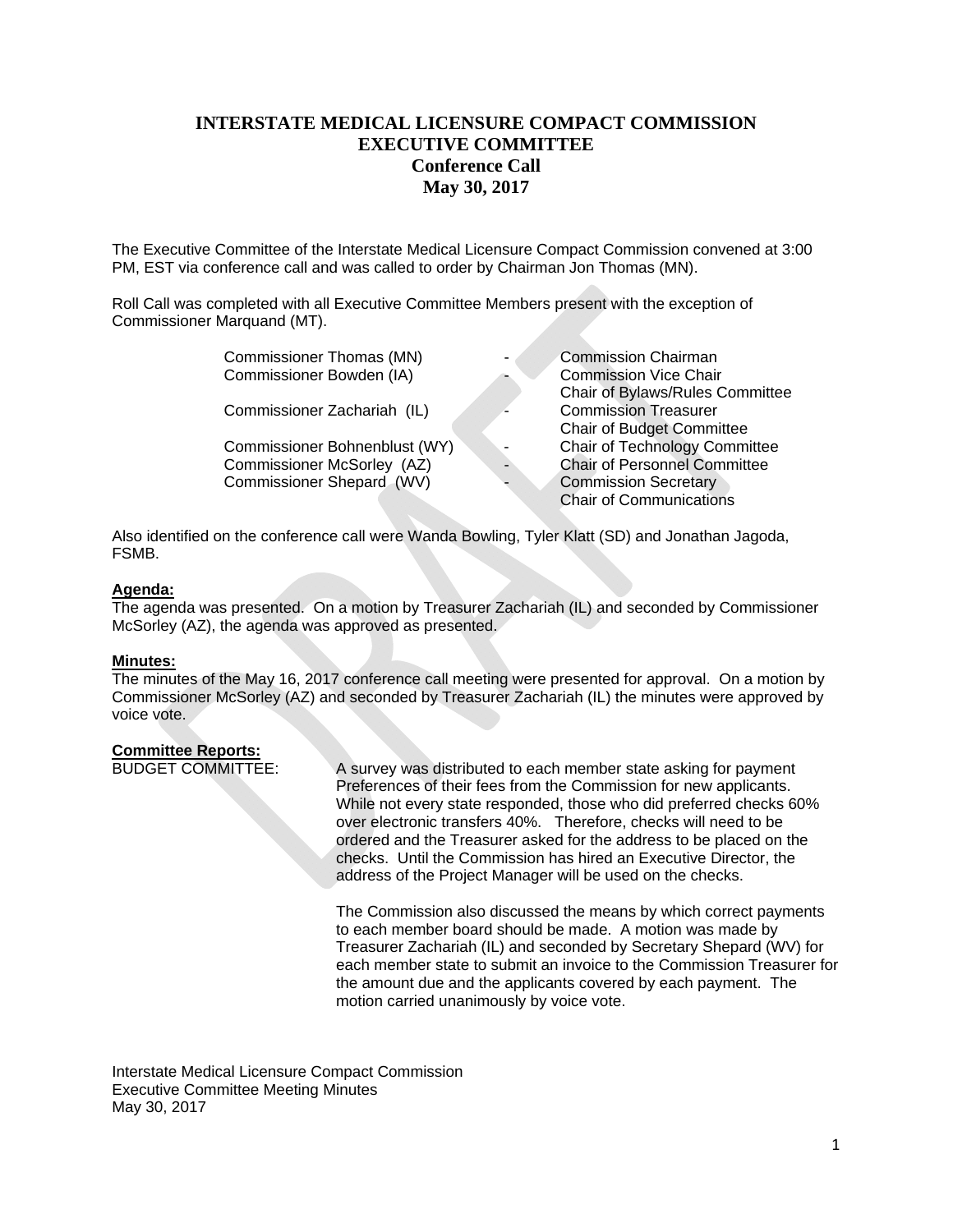| <b>BYLAWS/RULES</b>                                                                                           | Chairman Bowden (IA) reported that all rule changes approved at the<br>Commission meeting on May 22, 2017, have been distributed and<br>placed on the IMLCC.org website. The proposed rule changes to<br>Sections 2.6 and 5.5(2) "b" to incorporate the emergency rule approved<br>in February 2017, have been put out for public comment. The hearing<br>is to be held via conference call on June 23, 2017 and then presented to<br>the Commission at their June 27, 2017 meeting.<br>As questions arise with the application routing process and with the<br>rules on renewals still in process, the Bylaws/Rules Committee will be<br>placing advisory opinions on the agendas of future Executive Committee<br>meetings.                                                                                                                                                  |
|---------------------------------------------------------------------------------------------------------------|--------------------------------------------------------------------------------------------------------------------------------------------------------------------------------------------------------------------------------------------------------------------------------------------------------------------------------------------------------------------------------------------------------------------------------------------------------------------------------------------------------------------------------------------------------------------------------------------------------------------------------------------------------------------------------------------------------------------------------------------------------------------------------------------------------------------------------------------------------------------------------|
|                                                                                                               |                                                                                                                                                                                                                                                                                                                                                                                                                                                                                                                                                                                                                                                                                                                                                                                                                                                                                |
| PERSONNEL COMMITTEE:                                                                                          | One additional application for the Executive Director position has been<br>received with others expected. Telephonic interviews will begin on<br>June 12, 2017, with recommended candidates to come before the full<br>Commission at the June 27th meeting.                                                                                                                                                                                                                                                                                                                                                                                                                                                                                                                                                                                                                    |
| TECHNOLOGY COMMITTEE:                                                                                         | Chairman Bohnenblust (WY) deferred the committee's report to Wanda<br>Bowling, Project Manager who provided an update on the application<br>routing process to date. Ms. Bowling requested input from the Executive<br>Committee on how the Commission should respond to the number of<br>questions being posed about current member states not serving as the<br>state of principle licensure and regarding questions to South Dakota and<br>Pennsylvania's requests not to participate in the application process. A<br>motion was made by Treasurer Zachariah (IL) and seconded by<br>Secretary Shepard (WV) to defer those questions to the member state as<br>this is a state issue, not a commission issue. Motion passed by voice<br>vote. Once the states have provided an answer to these questions, they<br>will be posted on the IMLCC.org website for information. |
| <b>COMMUNICATIONS</b><br><b>COMMITTEE:</b>                                                                    | At the meeting in May, the Commission approved the Communications<br>Chair as the single point of contact for online inquiries about IMLCC.<br>The Chair will be given access to InquiryIMLCC.org, for screening<br>inquiries and referring them to the appropriate Commission<br>representative.<br>A survey will also be sent to Commissioners for a head count at the<br>November meeting of the Commission.<br>Bylaws has requested the Communications Committee send out public<br>notices on the comment period for rule changes and distribute notices to<br>all member states for posting on their websites.                                                                                                                                                                                                                                                           |
|                                                                                                               | <b>Executive Committee Tasks:</b> IMLCC.org will be regularly updated on the participation of member<br>states in the application routing process.                                                                                                                                                                                                                                                                                                                                                                                                                                                                                                                                                                                                                                                                                                                             |
| <b>Public Comments:</b>                                                                                       | South Dakota asked whether the Chapter 5 rules were proposed or<br>adopted at the May 22, 2017 meeting of the Commission. 5.8(1) was<br>adopted with the following amendment:                                                                                                                                                                                                                                                                                                                                                                                                                                                                                                                                                                                                                                                                                                  |
| Interstate Medical Licensure Compact Commission<br><b>Executive Committee Meeting Minutes</b><br>May 30, 2017 |                                                                                                                                                                                                                                                                                                                                                                                                                                                                                                                                                                                                                                                                                                                                                                                                                                                                                |